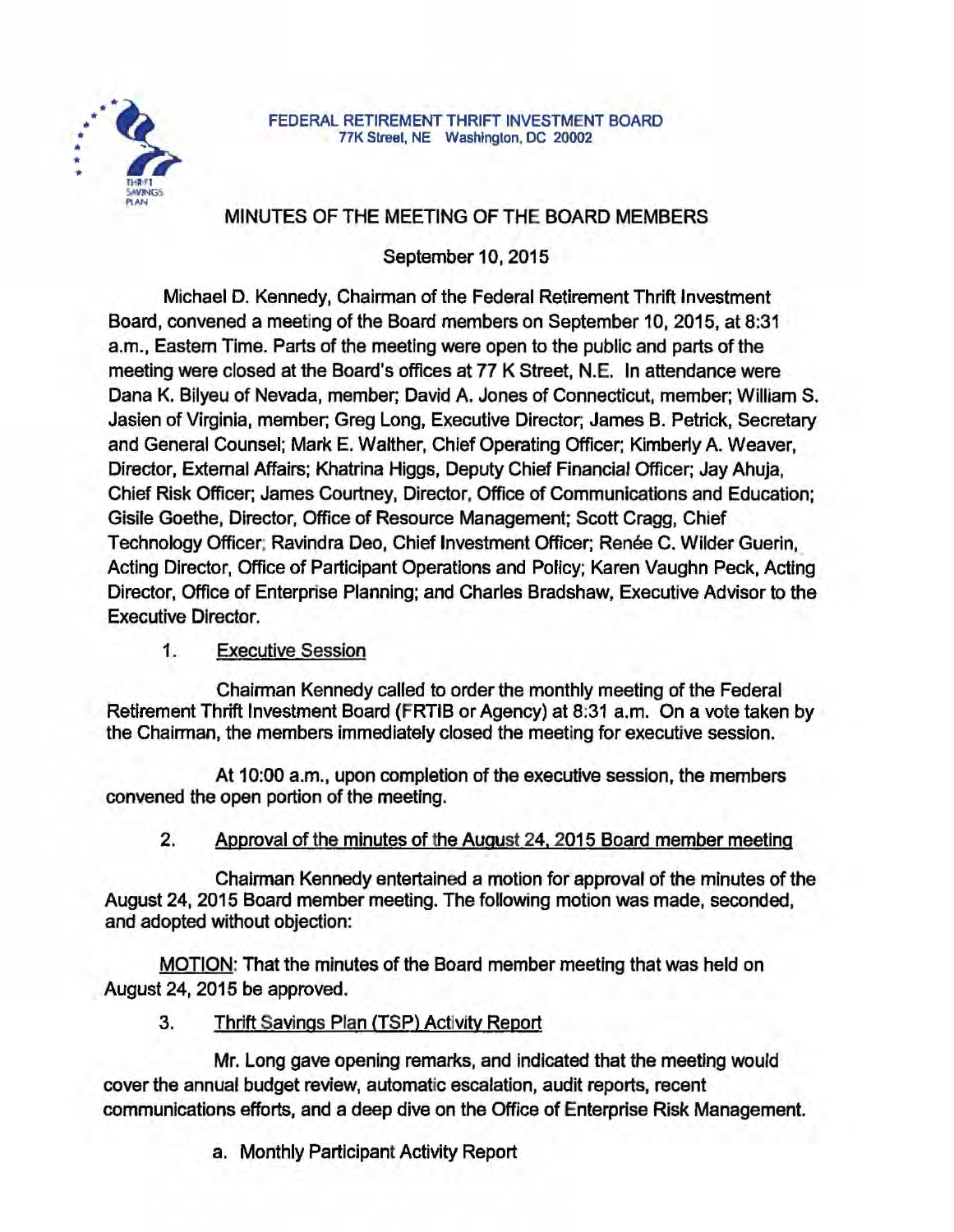Ms. Wilder Guerin provided an overview of the Monthly Participant Activity Report. [See 'Thrift Savings Fund Statistics"](http://www.frtib.gov/pdf/minutes/MM-2015Sep-Att1.pdf) (attached). She noted that despite the market volatility in late August. the participation rate and number of Plan participants had remained unchanged. She further indicated that roll-ins had increased and would surpass 2014 roll-in numbers if the current rate continued. Member Jasien asked what was driving the roll-in rate. Mr. Courtney explained that having a consistent message to participants to consolidate their retirement accounts in the TSP seemed to have made a difference. Mr. Long further elaborated that the Now & Later campaign was one way the Agency was moving towards making roll-ins easier for participants.

Ms. Wilder Guerin noted that the Plan normally had a call volume of roughly 12,000 calls a day but that the number spiked to over 30,000 a day on August 24th in conjunction with volatility in the stock market. She indicated that inter-fund transfer activity jumped 628 percent for that day with participants moving almost \$4 billion out of the C and S Funds and Into the G Fund. Mr. Long pointed out that while activity was certainly higher in the volatile market, the overwhelming majority of participants did nothing. Mr. Courtney indicated that the Plan issued a tweet stating, ·Let your plan-not the market-guide your investment decisions." The tweet linked to a page on the TSP website entitled "Avoid Chasing Returns," which cautions readers not to let market fluctuations determine their behavior.

### b. Monthly Investment Performance Report

Mr. Deo reviewed the fund performance memorandum entitled "August Performance Review- G. F, C, S, I, and L Funds" (attached). Mr. Deo noted that BlackRock Trust Company (BTC) added 8 basis points of return in the S Fund due to sampling and securities lending. He also noted that while the market volatility hurt the individual participants that moved money out of the equities funds and into the G Fund, that movement created negative transaction costs in the·C and S Funds of -22.7 basis points and -27.8 basis points respectively. He explained that these costs meant that individual shareholders that transacted hurt themselves, but in doing so enriched the vast majority of non-transacting shareholders. Mr. Deo noted that because of the delay between information and when trades can be placed, the I Fund had significantly higher than normal transaction costs of 31 basis points. He then explained that Greek market volatility had negligible effects on the Plan while the Chinese market activity had a much bigger impact because of its size.

For the month of August, the F Fund decreased by 0.11 percent, the C

Fund decreased by 6 percent, the S Fund decreased by 5.8 percent, and the I Fund decreased by 7.3 percent. Mr. Deo noted that the declines in all four funds were directly attributable to the volatility in the Chinese market. He concluded by noting that through the close of business on September 9th, the F Fund has slightly increased over August and that the C, S, and I Funds are all down about 1.5 percent or less over the end of August.

c. Legislative Report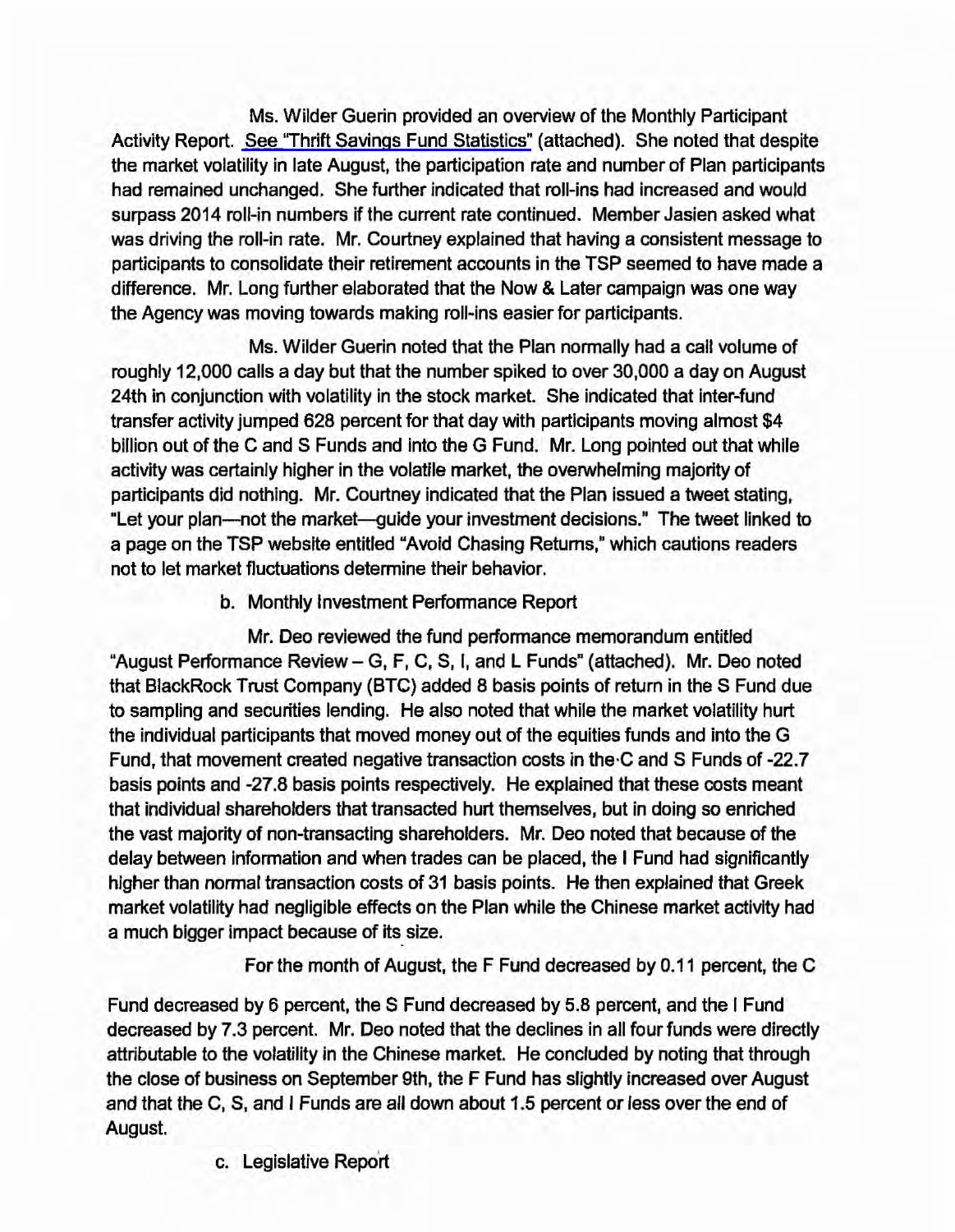Ms. Weaver said that there were only eight legislative days left in the fiscal year and that her office was focused on the National Defense Authorization Act. She said that the Senate seemed less likely to pass it in September because of its calendar but that the House had said it wanted to get it done soon.

### 4. Automatic Escalation

Mr. Long explained that five years ago the Plan started automatic enrollment for new Federal employees. He then explained that the same law that created automatic enrollment also empowered the Executive Director to select the automatic enrollment rate between 2 and 5 percent. He explained that he had set the rate at 3 percent based on research at the time, but that the Plan was geared to participants maintaining a 5 percent rate. Mr. Long then proposed maintaining the initial 3 percent rate with an escalation of 1 percent each year until the participant population reached 5 percent. He explained that this would need legislation and that the Agency would also solicit Input from the Employee Thrift Advisory Council (ETAC) prior to instituting an automatic escalation.

Member Jasien suggested Mr. Long compile data on higher automatic enrollment rates and the opt-out rates to determine what the difference would be at higher enrollment rates. Mr. Long explained that the current opt-out rate was 4 percent, which is less than the rate found in industry.

Chairman Kennedy indicated the members seemed receptive to the idea of moving toward an automatic enrollment rate of 5 percent, and that Mr. Long should reach out to the ETAC to solicit feedback. Member Bilyeu agreed but said that Mr. Long should also consider simply raising the automatic enrollment rate as that was already within his discretion to do.

Mr. Long Indicated that he and Ms. Weaver would raise the issue at the next meeting with the ETAC.

## 5. OCE Communication

Mr. Courtney discussed the steps that OCE had taken to address the issue of participants rolling their retirement funds out of the TSP after leaving Federal Service. He explained that OCE had created a response at two different levels. First, they created a scorecard for individuals to use in assessing the sales pitch of private investment managers. Second, OCE created a talking paper for Human Resources personnel to address the speakers they brought in to teach Federal workers about their retirement options.

## 6. FY 16 Budget Review and Approval

Mr. Long and Mr. Walther presented the FY16 budget request to the Board. Mr. Long noted that assets were expected to continue growing in the TSP for the foreseeable future, with the estimate at the end of 2016 to be almost \$491 billion. Mr. Long further explained that the ratio of the Agency's budget to assets normally stayed between 4 and 5 basis points, and that the requested budget was consistent with that ratio.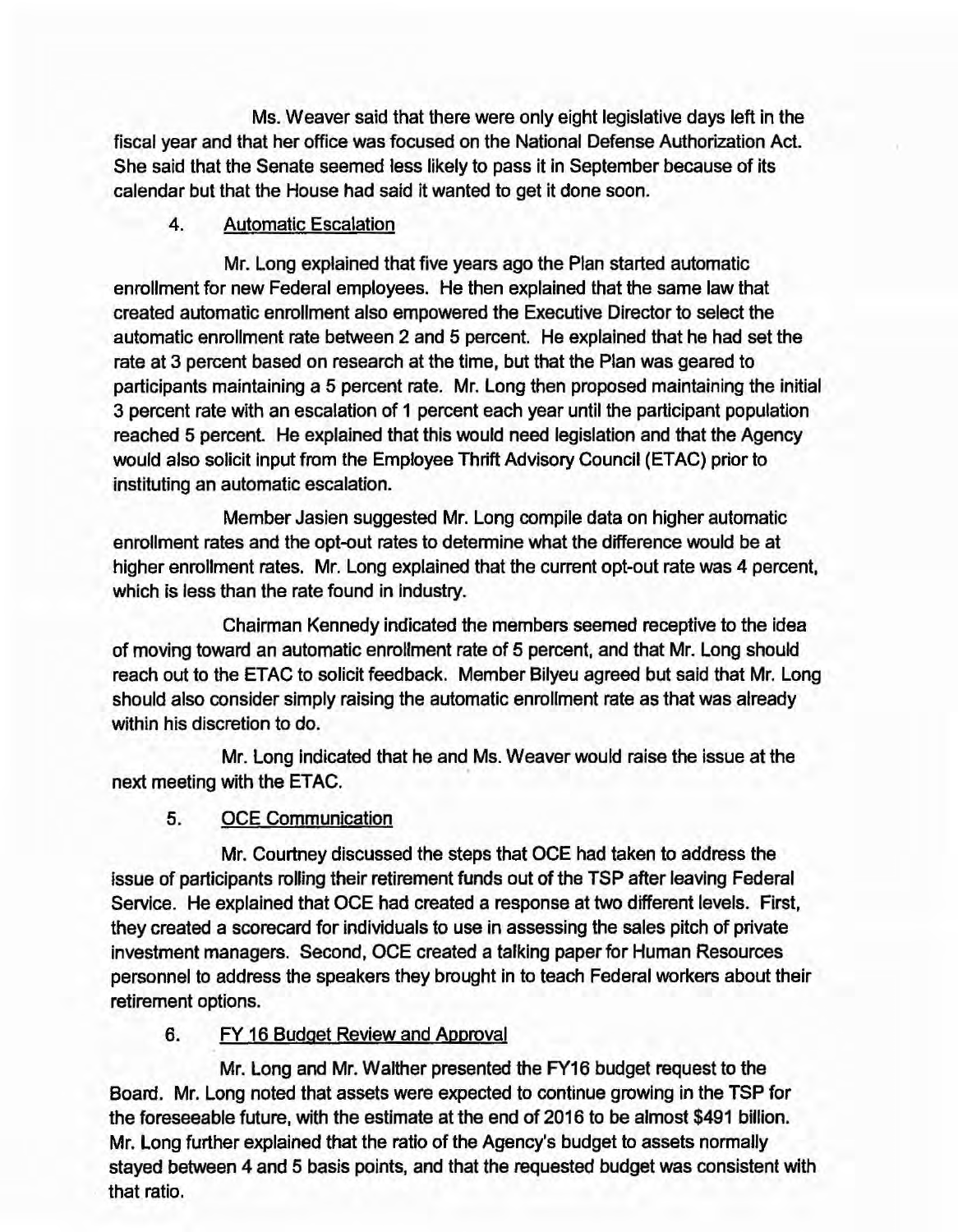Mr. Walther described the many accomplishments the Agency had made with the 2015 budget. He noted that the 2015 approved budget was \$207 million. He described the administrative changes that had been made, including finishing the 9th floor construction, the move to institute the L Fund Default, the expansion of communications operations to collect participant email addresses, and the expanded cyber security footprint of the Agency.

Mr. Walther said that the 2016 budget request was for just under \$220 million: He explained that there were four major categories for expenditures: recordkeeping, communications, personnel, and agency operations. He described the Agency's staffing levels and noted that the Agency was currently under the approved staffing levels. He stated that the Agency would be slowing down hiring for new positions and would instead focus on filling the existing vacancies.

Mr. Long then explained the major themes of the 2016 budget request, which were cyber security and closing audit findings. Mr. Cragg outlined the cyber security improvements that the Agency was implementing that the 2016 budget would support. Mr. Long stated that these extra efforts were estimated to cost about \$7 .9 million in additional funding. Mr. Ahuja then noted that the number of audits the Agency was subject to increased drastically in the last few years. He explained that while the

Agency welcomed the oversight, significant infrastructure was necessary to support the audits.

Mr. Long said that the other major legislative impact on the horizon was the possible inclusion of uniformed service members In the TSP. He explained that should Congress pass legislation mandating this, the Agency would need to be able to absorb up to hundreds of thousands of new participants.

Mr. Long next outlined the "Now & Later'' program and the additional planning and projects that would be required to expand the Agency's ability to serve its participants and beneficiaries. Ms. Wilder Guerin then explained the anticipated ExPRESS procurement that would consolidate all of the Agency's back office operations into one contract. Finally, Mr. Walther explained the Financial Systems Modernization project and outlined the productivity gains and security improvements that would result from automating many of the otherwise redundant manual processes the Agency was currently using.

With no further questions from the Board, the following motion was made, seconded, and adopted without objection:

#### be approved.

MOTION: That the budget request of \$219.9 million for fiscal year 2016

### 7. Audit Report

Mr. Ahuja next explained the results of three new audit reports. The first report primarily dealt with the G Fund transactions with the U.S. Treasury. There were no instances of non-compliance with FERSA found by the auditors, no prior audit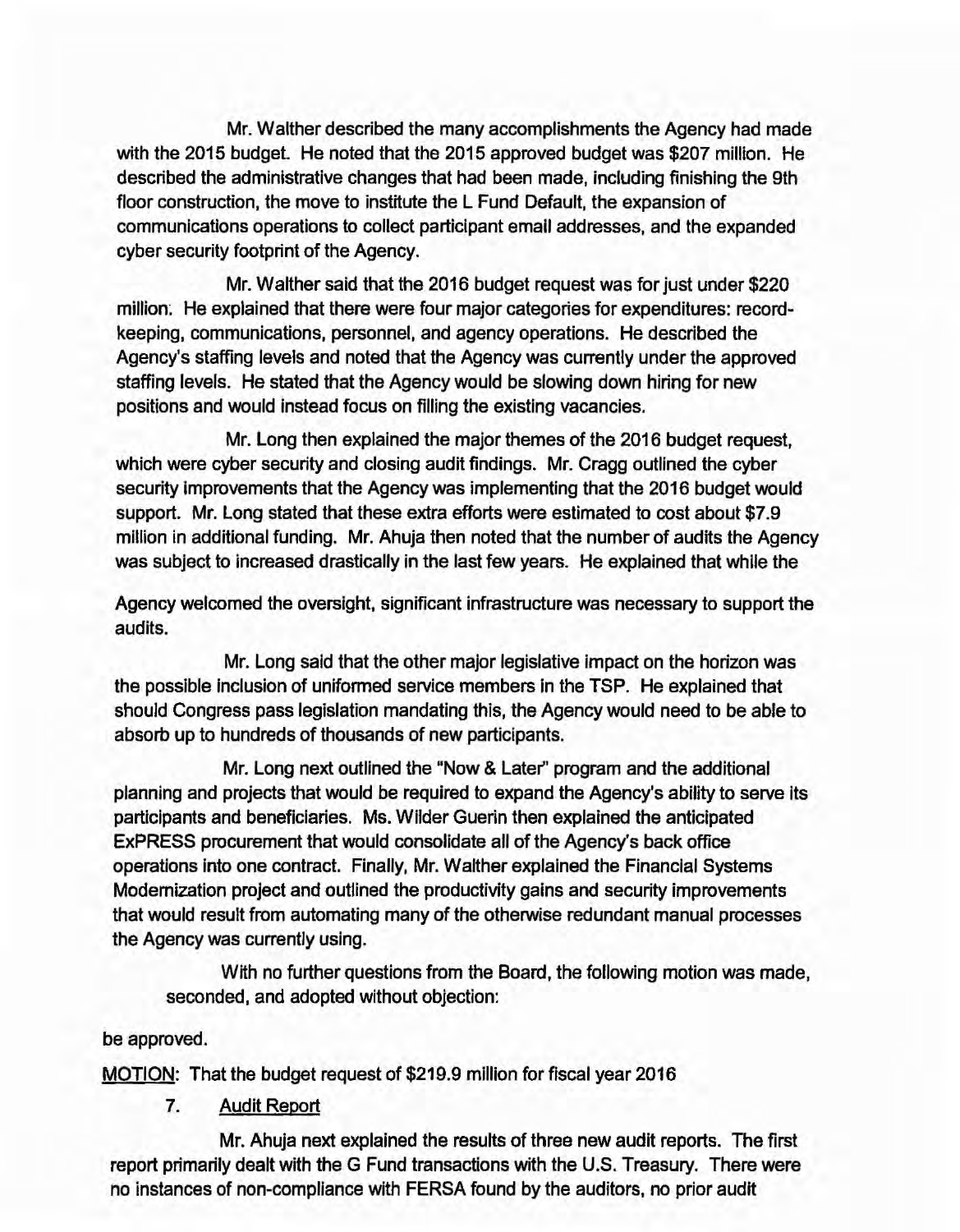recommendations and no new recommendations. The second report dealt with the TSP loan process and the Agency procedures for processing loan requests. This audit also found no instances of non-compliance with FERSA, noted the closure of one prior audit finding, and had no new audit recommendations. The third report dealt with computer access and security controls. This audit found internal control weaknesses that could adversely affect TSP operations and resulted in 10 new findings. In addition, six recommendations from previous years remain open.

#### 8. OERM Report

Mr. Ahuja then gave an overview of the responsibilities and functions of the Office of Enterprise Risk Management {OERM). He outlined the organizational